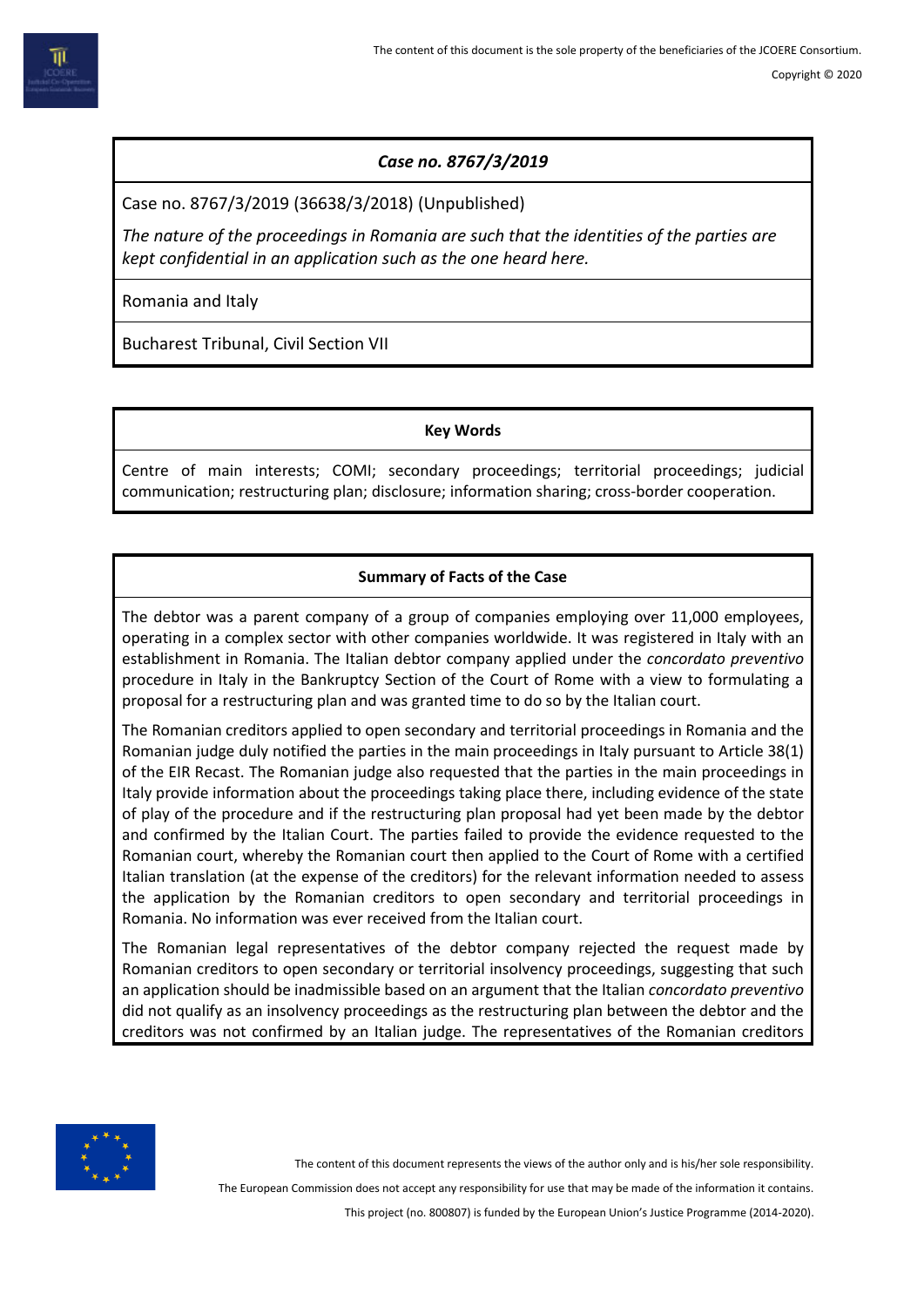



fought this idea, relying in part on the argument that the procedure in question was included in Annex A of the EIR Recast.

While this case was on-going, out-of-court agreements were made between the Romanian creditors and the debtor company that were not notified to the Romanian Syndic judge. Subsequently, before the Bucharest Tribunal Civil Section VII the Romanian creditors made a request to waive the applications for the opening of secondary or territorial insolvency proceedings due to those out-of-court agreements.

## **Cooperation and/ or Coordination Issue**

The cooperation issue in this case surrounds a request to open secondary proceedings brought by creditors in an ancillary jurisdiction (Romania) to the main proceedings and the certain requests for information from the main proceedings that were made to the Italian courts to help the Romanian judges assess the necessiaty of the secondary proceedings application. The information was not forthcoming, which indicates a failure of cooperation in this case.

In addition, the request to open secondary and territorial proceedings was initially rejected by the Romanian representative of the debtor company on the basis that the Italian *concordato preventivo* should not be considered an insolvency procedure, despite it being in the EIR Recast. This argument indicates the possibility that even though recognition is obligatory under the EIR Recast, arguments can still be made based on characteristics of a procedure. Although this case was terminated due to the out of court settlement, the arguments made by the debtor company to try to retain control over the proceeding as a whole are indicative of a competitive inclination to avoid cooperating in some circumstances.

#### **Resolution**

The Bucharest Tribunal Civil VII Section rejected the contention that the application for secondary proceedings was inadmissible in reliance on EIR Recast Articles 3(2) allowing a Members State with an establishment of the debtor present to open secondary insolvency proceedings where main insolvency proceedings have been validly opened elsewhere and 3(4) in relation to territorial proceedings. Rather, as the *concordato preventivo* is included in Annex A of the EIR Recast, the opening of main proceedings in Italy where the debtor has its COMI and the fact of the debtor having an establishment in Romania, complies with the requirements for the opening of secondary proceedings in Romania.

#### **Applicability to Preventive Restructuring**

This case is about an actual preventive restructuring procedure conducted in Italy, the *concordato preventivo*, which is contained in Annex A of the EIR Recast. The fact that there were arguments raised about the validity of this procedure as an 'insolvency procedure' under the EIR Recast, despite the fact that it has been included in Annex A and should therefore benefit from automatic recognition, is an indication of the issues that could be encountered as more and more Member States implement restructuring frameworks that include elements of informality and whose thresholds are more in advance of when a traditional insolvency proceeding may take place.